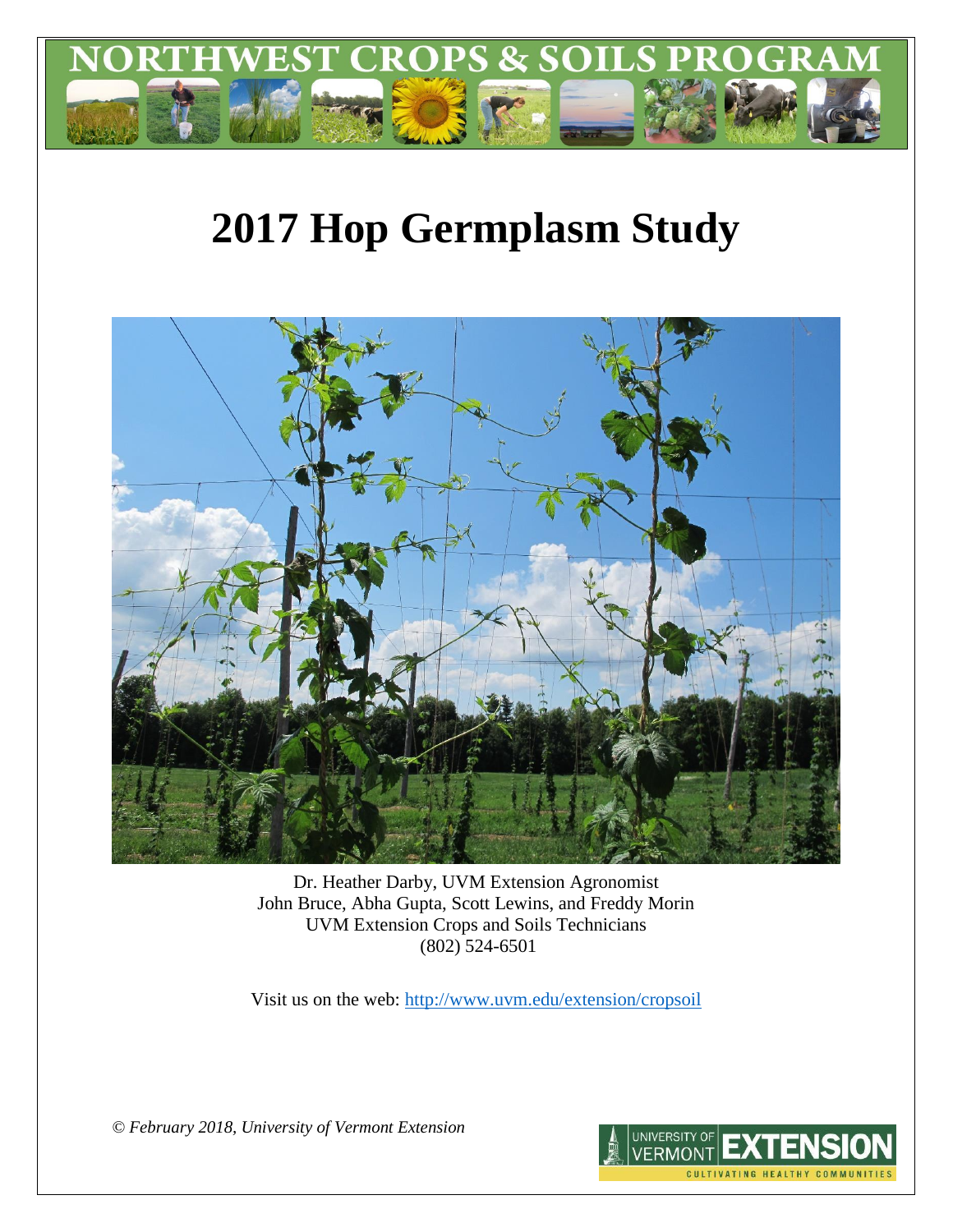#### **HOP GERMPLASM STUDY Dr. Heather Darby, University of Vermont Extension heather.darby@uvm.edu**

Until now, commercial hop (*Humulus lupulus* L.) production has not occurred in the northeast (NE) region of the United States for 150 years. Vermont production peaked in 1860 when the state produced 289,690 kg of dried hops (Kennedy 1860). A combination of the spread of hop downy mildew, the expansion of production in western states, and prohibition laws from the 1920's contributed to the decline of the 19th century NE hop industry. Today, the Pacific Northwest states of Washington, Oregon, and Idaho remain the dominant hop production sites of the U.S. However, hop production in non-traditional regions is growing and now accounts for over 2% of the total U.S. hop acreage (George, A., 2014). Nationally, there has been recent and unprecedented growth in the craft beer sector which has dramatically increased demand for local hop production.

Hops are native across North America, but European hops and North American landraces were cultivated in northern states from colonization to prohibition. Genetic markers have been used to classify wild NA germplasm (Bassil et al., 2008; Peredo et al., 2010). Wild or naturalized hop plants are in the Vermont landscape, yet they are not grown on a commercial scale. Downy mildew disease pressure is currently one of the biggest concerns in NE hop production. It is possible that naturalized plants have evolved arthropod and disease pest resistance traits allowing them to persist in the environment. It is critical that we begin an active evaluation of existing wild cultivars and emerging hop varietals to explore their potential to increase NE hop production. Furthermore, assessment of germplasm could aid with the discovery of novel and unique hop characteristics and flavor profiles that could be made widely accessible to producers and brewers.

# **MATERIALS AND METHODS**

Wild hop plants were initially collected from eight locations within Massachusetts, New York, and Vermont in the fall of 2016 (Figure 1, Table 1). Multiple rhizome cuttings, approximately 6" in length, were taken from each site, placed in plastic bags and kept in refrigerated storage. Cuttings were occasionally inspected for spoilage and any compromised samples were discarded. After three months of cold storage, the remaining cuttings were planted into 4" pots with Fafard 3B potting media (Kent, New Brunswick) at the UVM greenhouse. Mother plants were produced from the cuttings, maintained at a temperature of 65-70 F and watered as needed by greenhouse staff. Vegetative cuttings were taken from the mother plants to obtain additional plant stock. Cuttings consisted of approximately three nodes and were treated with Hormodin 1™ (Mainland, Pennsylvania) rooting hormone prior to planting into 4" pots with vermiculite. The plants were removed from the greenhouse and placed outside to harden off in mid-May. The plants were transplanted on 20-Jun and 21-Jun 2017 at Borderview Research Farm in Alburgh, VT. Approximately 14-18 individuals from each of the 10 wild hop varieties were planted totaling 163 plants overall. Plants were spaced 3' apart and planted into weed barrier fabric. Each plant was strung up on 26-Jun using a single coir string leading up to the top wire.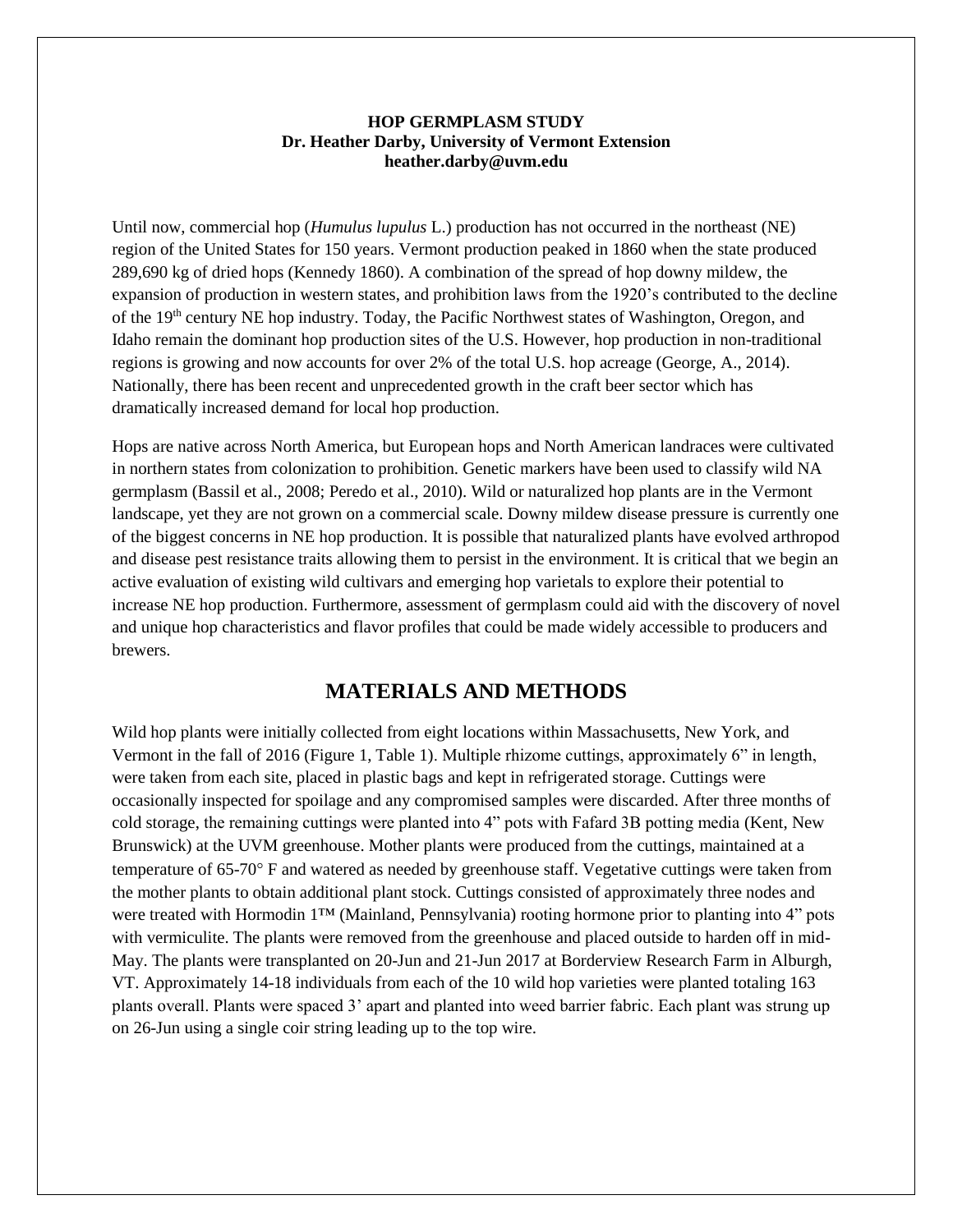

**Figure 1. Map of original wild hop rhizome collection sites.**

| Plant          | <b>Total Plants</b> | Town, State     | Latitude    | Longitude      |
|----------------|---------------------|-----------------|-------------|----------------|
| Northfield 001 | 14                  | Northfield, MA  | 42.715015   | $-72.465087$   |
| Northfield 003 | 15                  | Northfield, MA  | 42.715015   | $-72.465087$   |
| Peacham 001    | 16                  | Peacham, VT     | 44.38361111 | -72.18638889   |
|                | 18                  |                 |             |                |
| Peacham 002    |                     | Peacham, VT     | 44.38361111 | -72.18638889   |
| Wolcott 001    | 16                  | Wolcott, VT     | 44.54416667 | $-72.41861111$ |
| Wolcott 002    | 16                  | Wolcott, VT     | 44.54416667 | $-72.41861111$ |
| Mount Toby     | 18                  | Sunderland, MA  | 42.503834   | $-72.531131$   |
| Argyle         | 17                  | Argyle, NY      | 43.237972   | -73.495185     |
| Kingdom 001    | 17                  | Tunbridge, VT   | 43.9218136  | -72.5718315    |
| Kingdom 002    | 16                  | Tunbridge, VT   | 43.9218136  | -72.5718315    |
| Morris         | 16                  | Morrisville, NY | 42.832964   | -75.567996     |

**Table 1. Wild hop varieties and collection location.**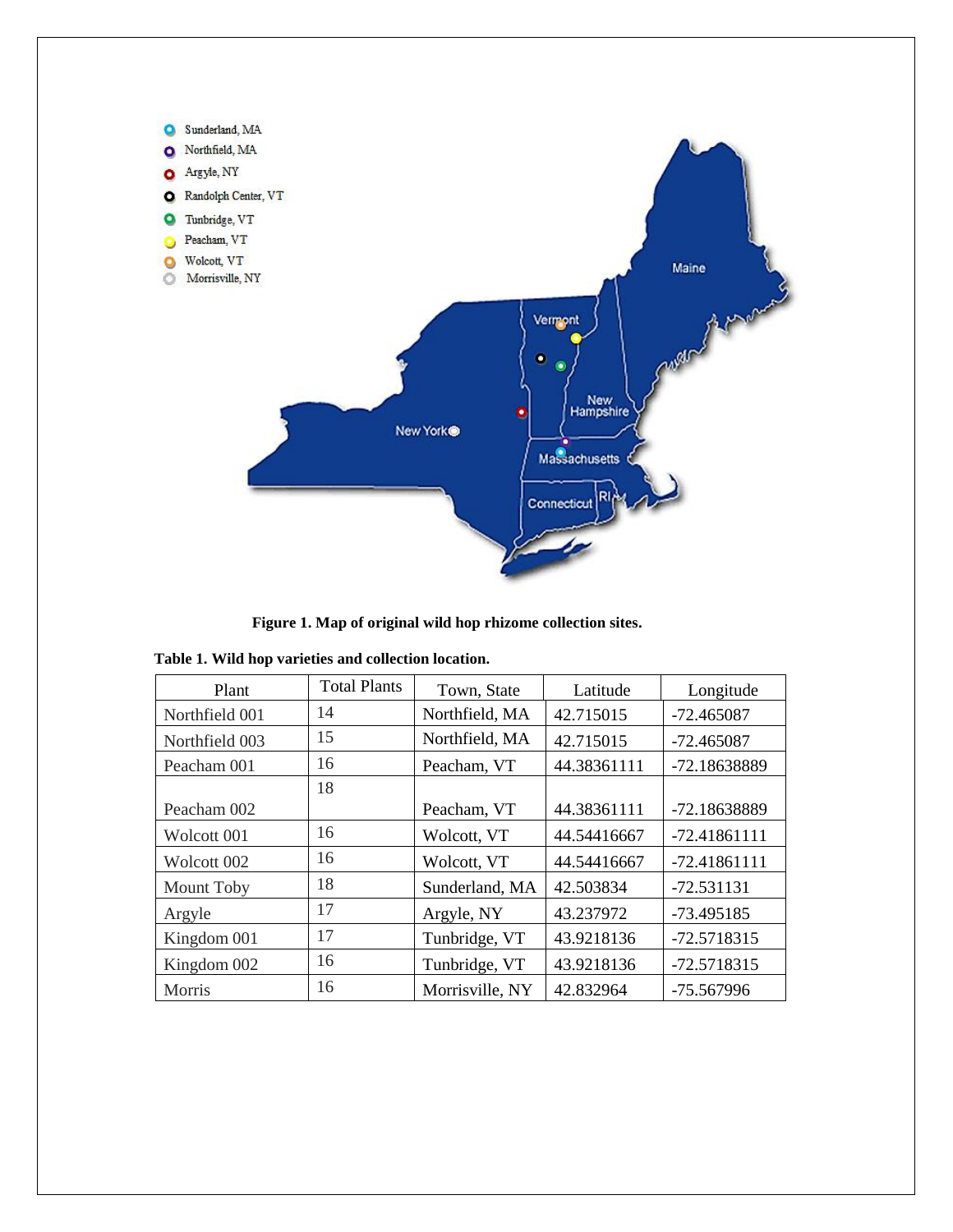Plants were scouted weekly for pest and beneficial insects beginning in June and continuing through August. Three random leaves within each plot (variety) was visually inspected. The number of potato leaf hoppers (PLH), hop aphids (HA), two-spotted spider mites (TSSM), and mite destroyers (MD) present on each leaf was recorded.

Due to various growing conditions and hop characteristics, not all plants were harvested this year, and higher yields should be expected in subsequent years. In total, six varieties were harvested and total yield and quality data were obtained. Plants were harvested using a Hopster 5P (HopsHarvester LLC, Honeoye, NY) hop harvester. The number of individual plants harvested and total cone yield was recorded for each line in the germplasm collection. Cone samples were weighed and dried to determine dry matter content. Cones were also rated in browning severity on a 1-10 scale where 1 indicates low browning and 10 indicates severe browning.

Samples of harvested varieties were vacuum sealed and frozen for later analysis. These samples were sent to Alpha Analytics (Sunnyside, WA) for standard quality analysis as well as minor oil profile and total oil content.

# **RESULTS**

The germplasm lines appeared to differ in their susceptibility to pests (Figure 2). Although these data were not analyzed for statistical differences, it is worth noting the observed differences in pest populations across the varieties. Two-spotted spider mites were only observed on two of the varieties while HA and PLH were present on all varieties. The variety Wolcott 001 had the highest populations of PLH averaging 2 insects per leaf while the next highest variety, Wolcott 002, averaged only 0.5 insects per leaf. The highest HA populations were observed on the variety Morris which averaged about 4.5 aphids per leaf. As we continue the study, we plan to continue to measure the impacts of these various insects on hop quality and yields, and hope to observe any variations in cultivar susceptibility.



**Figure 2. Average number of PLH, HA, TSSM per leaf on each germplasm line, 2017.**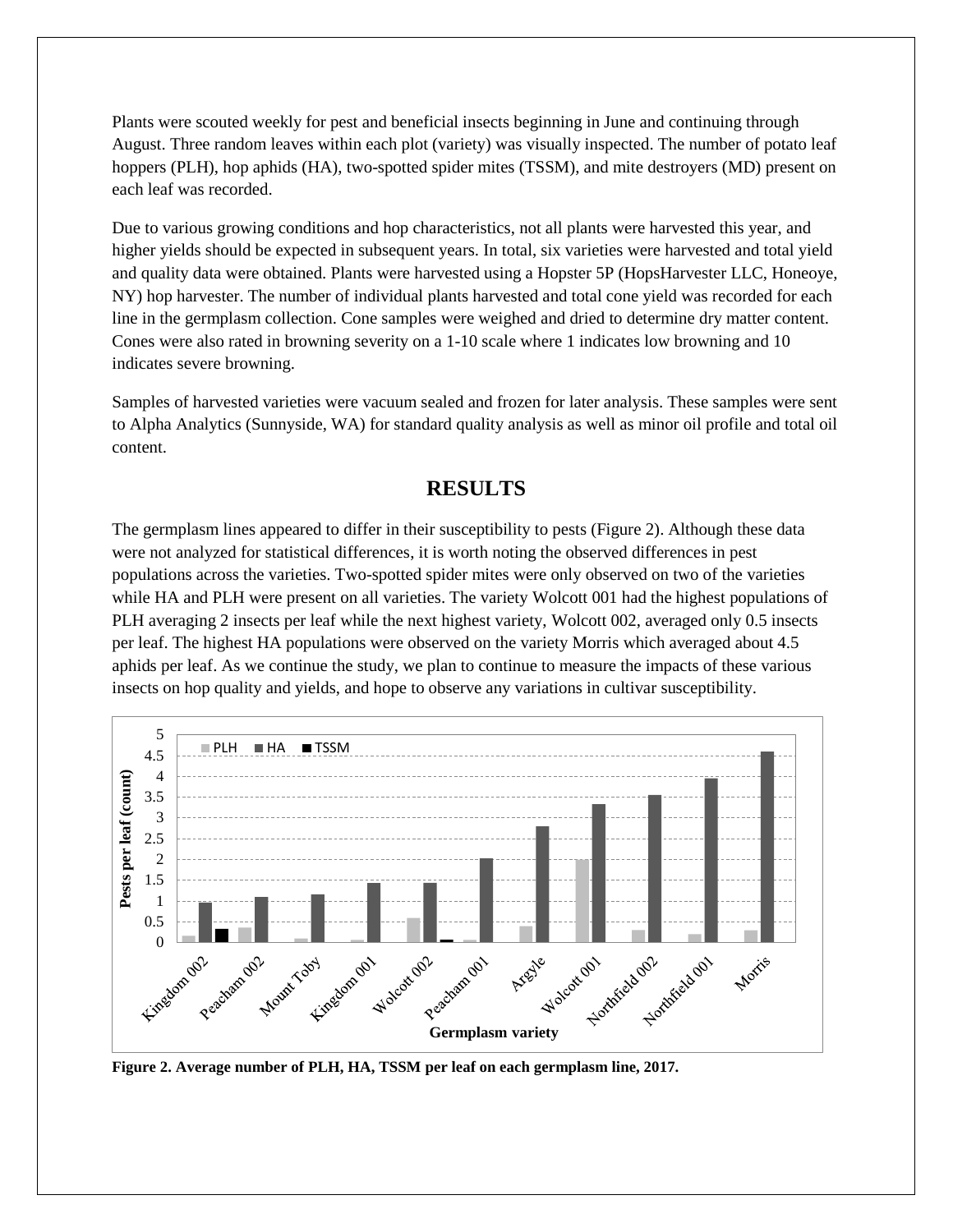This year, we also experienced adverse reactions to a combination of pesticide applications which resulted in severe plant damage to a large portion of plants. Champ was sprayed at 2 lbs ac<sup>-1</sup> in conjunction with Regalia at 1qt  $ac^{-1}$  diluted in 50 gal of water. This resulted in severe leaf and cone damage, impacting the survival of a number of the wild hops (Figure 3). While each of the wild hop varieties were adversely affected by the combination of these two fungicides, the hops growing as part of our commercial variety trials showed no phytotoxic effect. This may indicate that these hop varieties are far more susceptible to phytotoxicity caused by certain types of fungicides.



**Figure 3. Survival of wild hop variety following application of fungicide.**

Hop varieties also differed in yield and harvest characteristics (Figure 4, Table 2). While all plots were harvested at similar dry matter contents, the varieties Wolcott 001 and Northfield 001 were harvested one week earlier than the others suggesting faster maturation rates. The highest yields were obtained from the variety Morris, which produced approximately 456 lbs ac<sup>-1</sup>. Although these data were not analyzed for statistical differences, it is interesting to note the observed differences in first year production across the varieties. Wolcott 001, although reaching maturity about 1 week earlier than the other varieties, produced less than 100 lbs ac<sup>-1</sup>. Varieties Wolcott 002, Kingdom 001, Kingdom 002, Northfield 003, and Peacham 002 were not harvested.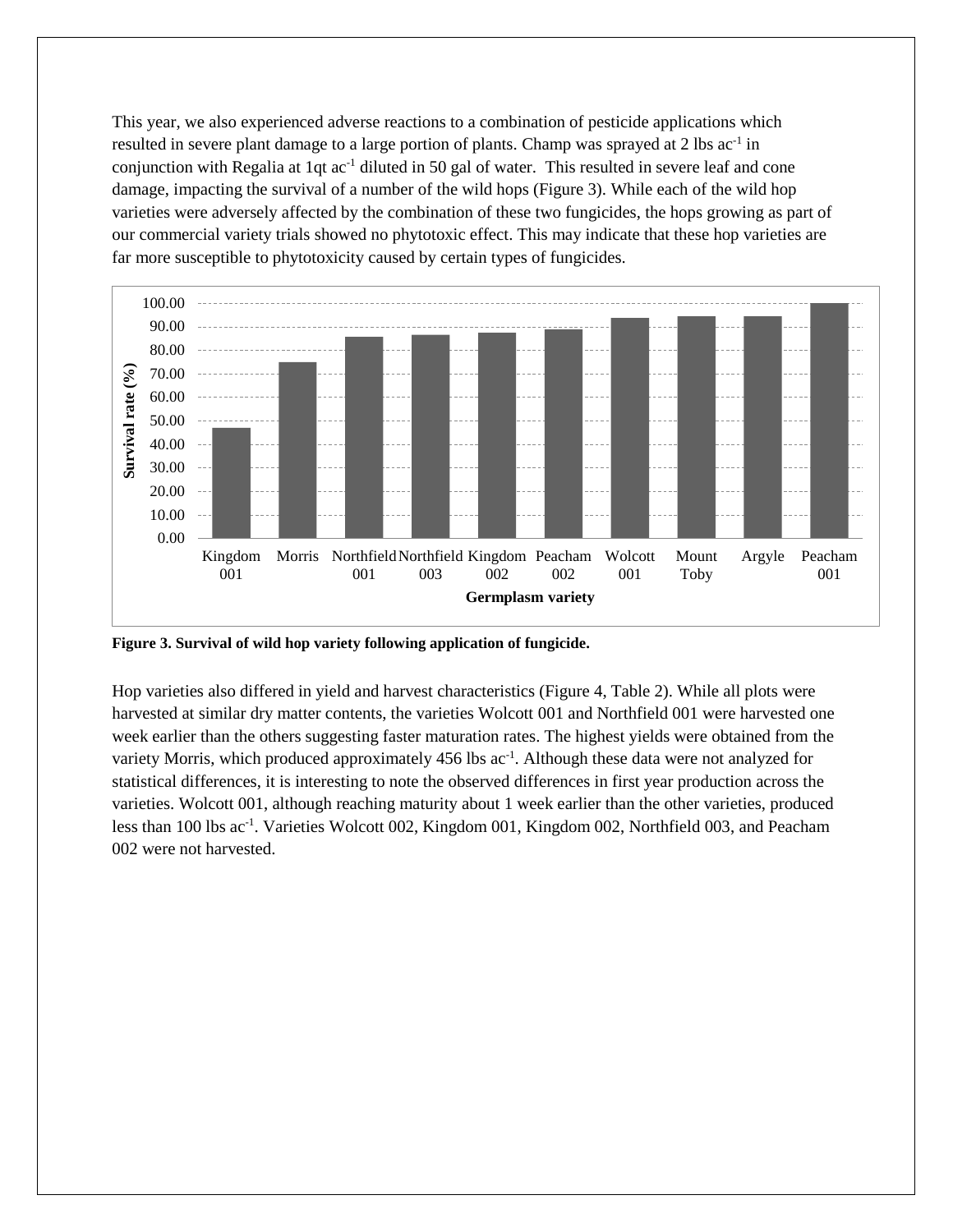

**Figure 4. Yield of hop germplasm lines, 2017.**

Interestingly, the varieties Morris and Mount Toby produced relatively high yields but also exhibited severe cone browning and damage. We will continue to monitor these differences as plants are monitored in future years.

| <b>Variety</b> | <b>Total</b><br><b>plants</b> | <b>Harvest</b><br>date | Yield @ 8% moisture<br>$\text{lbs}$ ac <sup>-1</sup> | Dry matter<br>$\frac{6}{6}$ | <b>Cone Disease Severity</b><br>$(1-10) +$ |
|----------------|-------------------------------|------------------------|------------------------------------------------------|-----------------------------|--------------------------------------------|
| Wolcott 001    | 10                            | $7-Sep$                | 78.5                                                 | 22.6                        |                                            |
| Northfield 001 | 6                             | $7-Sep$                | 207                                                  | 22.4                        |                                            |
| Morris         | 8                             | $15-Sep$               | 330                                                  | 21.4                        | 10                                         |
| Peacham 001    | 6                             | $15-Sep$               | 342                                                  | 21.1                        |                                            |
| Mount Toby     | 9                             | $15-Sep$               | 411                                                  | 22.4                        | 8                                          |
| Argyle         | 8                             | $15-Sep$               | 456                                                  | 22.6                        |                                            |

+ Cones were also rated in browning severity on a 1-10 scale where 1 indicates low browning and 10 indicates severe browning.

Hop varieties also varied dramatically in acid content and oil profiles (Table 3 and Table 4). Wolcott 001 and Argyle had similar concentrations of alpha and beta acid while Morris had significantly more alpha acid than beta acid. The opposite was true for Peacham 001 and Northfield 001. Argyle and Peacham 001 also had about double the oil content of the other varieties.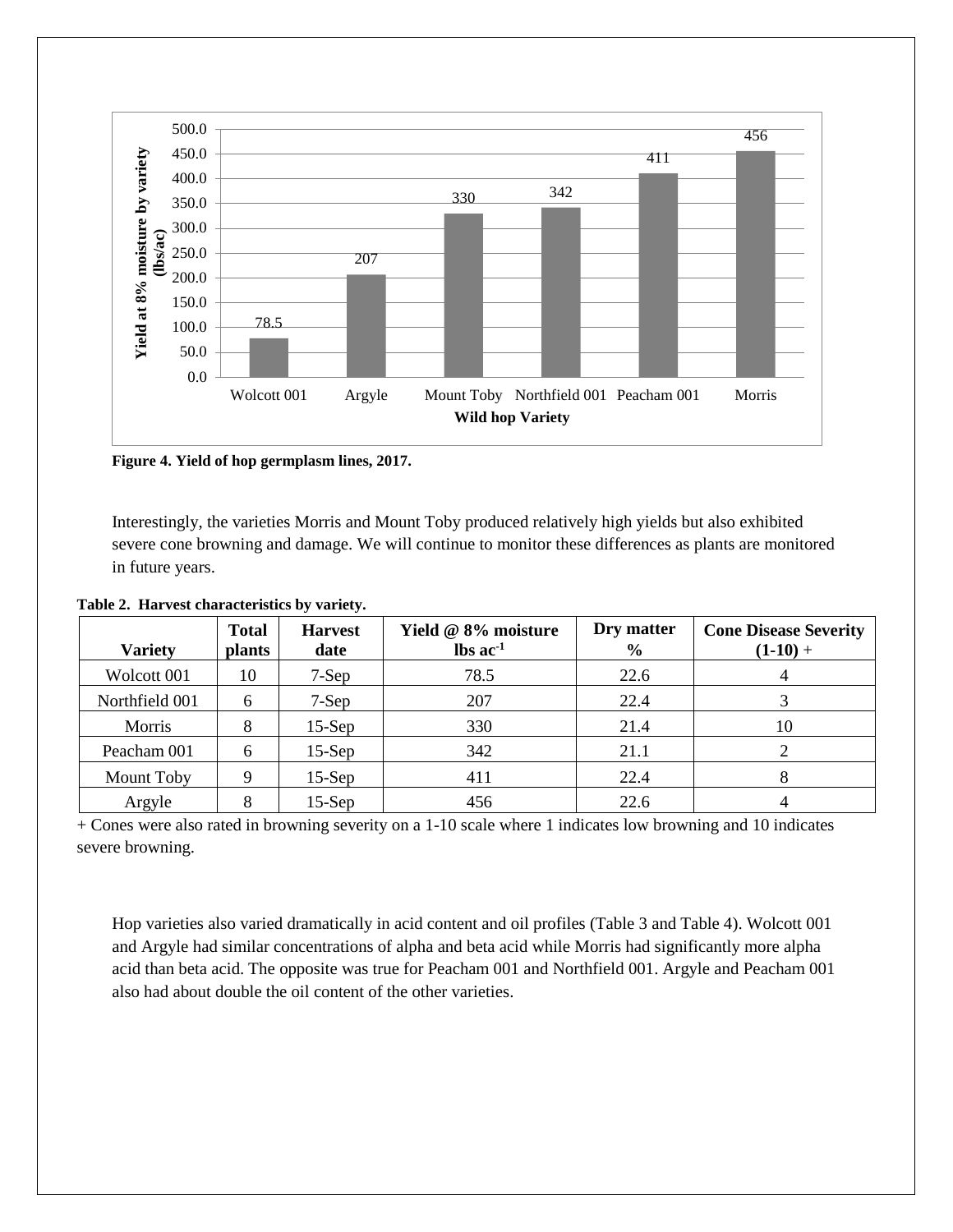### **Table 3. Wild hop variety acid content.**

|                | Alpha | Beta |            |
|----------------|-------|------|------------|
| Variety        | $\%$  | %    | <b>HSI</b> |
| Northfield 001 | 3.60  | 6.70 | 0.249      |
| Wolcott 001    | 3.80  | 5.00 | 0.280      |
| Morris         | 6.00  | 3.40 | 0.241      |
| Argyle         | 5.00  | 3.90 | 0.271      |
| Peacham 001    | 3.00  | 8.60 | 0.264      |

In addition to basic quality parameters, the varieties also differed in oil profile (Table 4). Argyle and Morris produced the highest alpha levels compared to the other varieties. Peacham produced the highest beta acid levels and total oil concentrations.

#### **Table 4. Hop aromatic oil profiles.**

| <b>Variety</b> | Oil<br>$\frac{0}{0}$ | $\mathbf{b}$<br>pinene<br>$\frac{6}{6}$ | <b>Myrcene</b><br>$\frac{6}{6}$ | <b>Linalool</b><br>$\frac{6}{6}$ | Caryophyllene<br>$\frac{6}{6}$ | <b>Farnesene</b><br>$\frac{6}{6}$ | <b>Humulene</b><br>$\frac{6}{6}$ | <b>Geraniol</b><br>$\frac{6}{6}$ |
|----------------|----------------------|-----------------------------------------|---------------------------------|----------------------------------|--------------------------------|-----------------------------------|----------------------------------|----------------------------------|
| Wolcott 001    | 0.3                  | 0.83                                    | 64.02                           | 0.71                             | 5.82                           | 0.07                              | 9.07                             | 0.24                             |
| Northfield 001 | 0.4                  | 0.43                                    | 41.05                           | 0.46                             | 5.55                           | 0.05                              | 18.09                            | 0.15                             |
| Morris         | 0.3                  | 0.58                                    | 46.21                           | 0.34                             | 5.37                           | 0.17                              | 15.44                            | 0.39                             |
| Peacham 001    | 0.8                  | 0.21                                    | 11.24                           | 0.33                             | 5.7                            | 8.77                              | 25.41                            | 0.18                             |
| Mount Toby     | n/a                  | n/a                                     | n/a                             | n/a                              | n/a                            | n/a                               | n/a                              | n/a                              |
| Argyle         | 0.7                  | 0.68                                    | 52.87                           | 0.25                             | 4.23                           | 0.08                              | 12.45                            | 0.41                             |

Table 4 summarizes the aromatic oil profiles of the harvested varieties. Each harvested variety has distinct oil compositions, which has the potential for new uses or substitutions in the brewing process. Table 5 provides a brief sensory description of individual oil characteristics.

#### **Table 5. Oil characteristics.**

| Oil             | <b>Associated Scents</b>        |
|-----------------|---------------------------------|
| $\beta$ -pinene | Piney, green                    |
| Myrcene         | Citrus, bright, green, resinous |
| Linalool        | Floral, orange, citrus          |
| Caryophyllene   | Woody, spicy                    |
| Farnesene       | Floral, herbal                  |
| Humulene        | Piney, woody, herbal, spicy     |
| Geraniol        | Floral, bright                  |